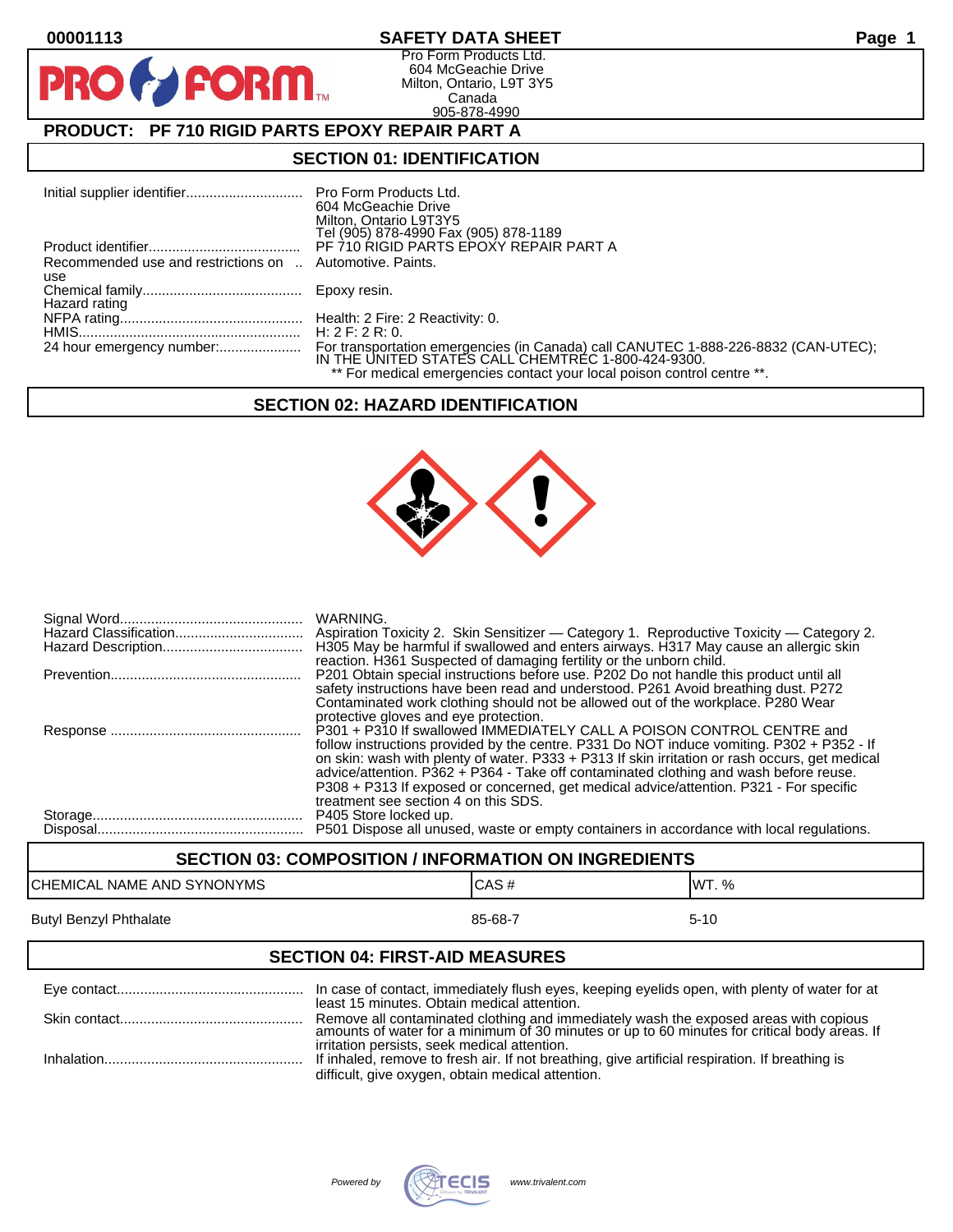## **PRODUCT: PF 710 RIGID PARTS EPOXY REPAIR PART A**

#### **SECTION 04: FIRST-AID MEASURES**

| This product could cause chemical pneumonitis through aspiration of the product into the<br>lungs following accidental ingestion. If ingestion is suspected, contact physician or poison<br>control center immediately. If spontaneous vomiting occurs have victim lean forward with<br>head down to prevent aspiration of fluid into the lungs. Never give anything by mouth to an |
|-------------------------------------------------------------------------------------------------------------------------------------------------------------------------------------------------------------------------------------------------------------------------------------------------------------------------------------------------------------------------------------|
| unconscious person.<br>Treat victims symptomatically. In the event of an incident involving this product ensure that<br>medical authorities are provided a copy of this safety data sheet.                                                                                                                                                                                          |

#### **SECTION 05: FIRE-FIGHTING MEASURES**

Suitable and unsuitable extinguishing ..... "Alcohol" foam, CO2, dry chemical. media Specific hazards arising from the ............. Oxides of carbon (CO, CO2). hazardous product, such as the nature of any hazardous combustion products<br>Special protective equipment and ............

Special protective equipment and ............ Firefighter should be equipped with self-contained breathing apparatus and full protective<br>precautions for fire-fighters clothing to protect against potentially toxic and irrit clothing to protect against potentially toxic and irritating fumes.

#### **SECTION 06: ACCIDENTAL RELEASE MEASURES**

 Leak/spill.................................................. Ventilate. Eliminate all sources of ignition. Contain the spill. Avoid all personal contact. Evacuate all non-essential personnel. Prevent runoff into drains, sewers, and other waterways. Absorb with earth, sand, or another dry inert material. Shovel into suitable unsealed containers, transport to well-ventilated area (outside) and treat with neutralizing solution: mixture of water (80%) with non-ionic surfactànt Tergitol TMN-10 (20%); or water (90%), concentrated ammonia (3-8%) and detergent (2%). Spilled material and water rinses are classified as chemical waste, and must be disposed of in accordance with current local, provincial, state, and federal regulations.

#### **SECTION 07: HANDLING AND STORAGE**

|                                                                 | adequately, otherwise wear an appropriate breathing apparatus. Always adopt<br>precautionary measures against build-up of static which may arise from appliances,<br>handling and the containers in which product is packed. Ground handling equipment. Avoid<br>breathing vapours or mist. Handle and open container with care. Employees should wash |
|-----------------------------------------------------------------|--------------------------------------------------------------------------------------------------------------------------------------------------------------------------------------------------------------------------------------------------------------------------------------------------------------------------------------------------------|
| Conditions for safe storage, including any<br>incompatibilities | hands and face before eating or drinking.<br>Keep away from heat, sparks, and open flames. Keep container closed when not in use.<br>Store away from oxidizing and reducing materials.                                                                                                                                                                 |

## **SECTION 08: EXPOSURE CONTROLS / PERSONAL PROTECTION**

| <b>IINGREDIENTS</b>              | TWA             | <b>ACGIH TLV</b><br><b>STEL</b>                                                                                                                                                                                                                              | lpel            | <b>OSHA PEL</b><br><b>STEL</b> | <b>NIOSH</b><br>IREL |
|----------------------------------|-----------------|--------------------------------------------------------------------------------------------------------------------------------------------------------------------------------------------------------------------------------------------------------------|-----------------|--------------------------------|----------------------|
| <b>Butyl Benzyl Phthalate</b>    | Not established | Not established                                                                                                                                                                                                                                              | Not established | Not established                | Not established      |
|                                  |                 | Liquid chemical goggles.<br>Local exhaust ventilation is recommended. Wear an appropriate, properly fitted respirator<br>when contaminant levels exceed the recommended exposure limits.<br>Chemical resistant gloves. Butyl rubber. Nitrile rubber. Vitron. |                 |                                |                      |
| Appropriate engineering controls |                 | Wear adequate protective clothes.<br>Safety boots per local regulations.<br>Emergency showers and eye wash stations should be available.<br>Local exhaust should be used to maintain levels below the exposure limits.                                       |                 |                                |                      |

## **SECTION 09: PHYSICAL AND CHEMICAL PROPERTIES**

| Appearance/Physical state                                               | Paste.                                                 |
|-------------------------------------------------------------------------|--------------------------------------------------------|
|                                                                         | Blue.                                                  |
|                                                                         | Sweet odour.                                           |
| Odour threshold (ppm)                                                   | Not available.                                         |
| Vapour pressure (mm Hg)                                                 | 2 Pa.                                                  |
|                                                                         | 10.8.                                                  |
| Relative Density (Specific Gravity)<br>Melting / Freezing point (deg C) | Not applicable.<br>1.10.<br>Not available.<br>$2.82\%$ |
| Initial boiling point / boiling range (deg C).                          | $240^{\circ}$ C.                                       |

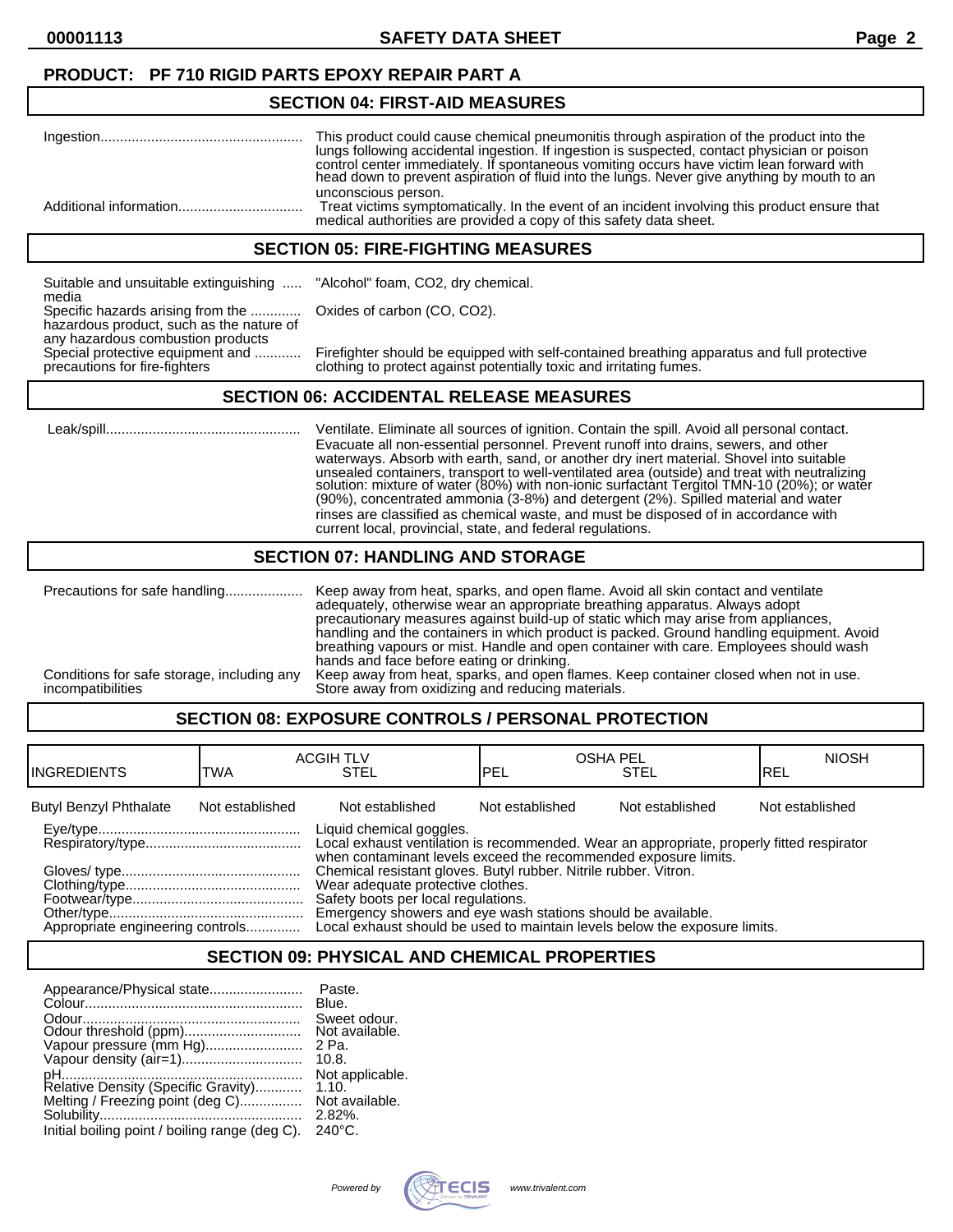## **PRODUCT: PF 710 RIGID PARTS EPOXY REPAIR PART A**

#### **SECTION 09: PHYSICAL AND CHEMICAL PROPERTIES**

|                                                                    | N            |
|--------------------------------------------------------------------|--------------|
| Flash point (deg C), method                                        | $\geq$       |
| Auto ignition temperature (deg C)<br>Upper flammable limit (% vol) | N            |
|                                                                    | N            |
| Lower flammable limit (% vol)                                      | $\mathsf{L}$ |
| Partition coefficient — n-octanol/water N                          |              |
|                                                                    |              |
|                                                                    |              |

lot available. 149°C Closed cup. lot available. Upper final limit (Not applicable. **No Data.** Jot available.  $1.0%$ .

#### **SECTION 10: STABILITY AND REACTIVITY**

|                                                                             | Stable at normal temperatures and pressures.                                           |
|-----------------------------------------------------------------------------|----------------------------------------------------------------------------------------|
|                                                                             | Avoid heat, sparks and flames. Explosive reactions can occur in the presence of strong |
| Conditions to avoid, including static                                       | oxidizing agents. Contact with water liberates toxic gas.                              |
| discharge, shock or vibration                                               | Strong oxidizers, amines, strong lewis or mineral acids, mercaptans, anhydrides,       |
| Hazardous decomposition products                                            | thiosulfates, carboxylic acids, alcohol, amides. Reacts with caustic.                  |
| Possibility of hazardous reactions Hazardous polymerization will not occur. | Dense black smoke. Oxides of carbon (CO,CO2).                                          |

#### **SECTION 11: TOXICOLOGICAL INFORMATION**

| INGREDIENTS                   |                                                                                                                                                                     | <b>LC50</b>                                                                                                                                                                                                                                                                                                                                                                                                                                                                                                                                          | LD50                                         |
|-------------------------------|---------------------------------------------------------------------------------------------------------------------------------------------------------------------|------------------------------------------------------------------------------------------------------------------------------------------------------------------------------------------------------------------------------------------------------------------------------------------------------------------------------------------------------------------------------------------------------------------------------------------------------------------------------------------------------------------------------------------------------|----------------------------------------------|
| <b>Butyl Benzyl Phthalate</b> |                                                                                                                                                                     | Not Available                                                                                                                                                                                                                                                                                                                                                                                                                                                                                                                                        | 2330 mg/kg rat oral 6700 mg/kg<br>rat dermal |
| Effects of chronic exposure   | Eye contact. Skin contact. Inhalation.<br>Can cause redness, irritation, tissue destruction.<br>See acute inhalation.<br>pneumonitis.<br>carcinogenicity to humans. | Can cause moderate irritation, defatting and dermatitis.<br>No evidence of adverse effects from available information.<br>May affect central nervous system. Symptoms include headache, tearing, nausea,<br>excitation, hyper-irritability, loss of equilibrium, convulsion and depression.<br>May be harmful or fatal if swallowed. Aspiration of liquid into lungs can cause chemical<br>Prolonged or repeated contact may cause skin irritation.<br>Butyl benzyl phthalate is listed as a Group 3 carcinogen per IARC, not classifiable as to its |                                              |
|                               |                                                                                                                                                                     | Butyl Benzyl Phthalate is known by the State of California to cause reproductive toxicity.                                                                                                                                                                                                                                                                                                                                                                                                                                                           |                                              |

#### **SECTION 12: ECOLOGICAL INFORMATION**

Persistence and degradability..................

Environmental........................................... Do not allow to enter waters, waste water or soil.

## **SECTION 13: DISPOSAL CONSIDERATIONS**

contaminated packaging

Information on safe handling for disposal . Empty containers must be handled with care due to product residue. Dispose of waste in and methods of disposal, including any accordance with all applicable Federal, Provincial/S accordance with all applicable Federal, Provincial/State and local regulations.

#### **SECTION 14: TRANSPORT INFORMATION**

| IATA Classification (Air)<br>IMDG Classification (Marine) | Not regulated.<br>Not regulated.<br>Not regulated. |
|-----------------------------------------------------------|----------------------------------------------------|
| <b>Marine Pollutant</b>                                   |                                                    |
|                                                           | In accordance                                      |

Proof of Classification................................ In accordance with Part 2.2.1 of the Transportation of Dangerous Goods Regulations (July 2, 2014) - we certify that classification of this product is correct. .

## **SECTION 15: REGULATORY INFORMATION**

| <b>SARA Title III</b>                                                 | On Domestic Substances List (DSL).<br>All components are listed.<br>This product is considered hazardous under the OSHA Hazard Communication Standard. |
|-----------------------------------------------------------------------|--------------------------------------------------------------------------------------------------------------------------------------------------------|
| Section 302 - extremely hazardous<br>substances                       | None.                                                                                                                                                  |
| Section 311/312 - hazard categories Immediate health, delayed health. | None.                                                                                                                                                  |

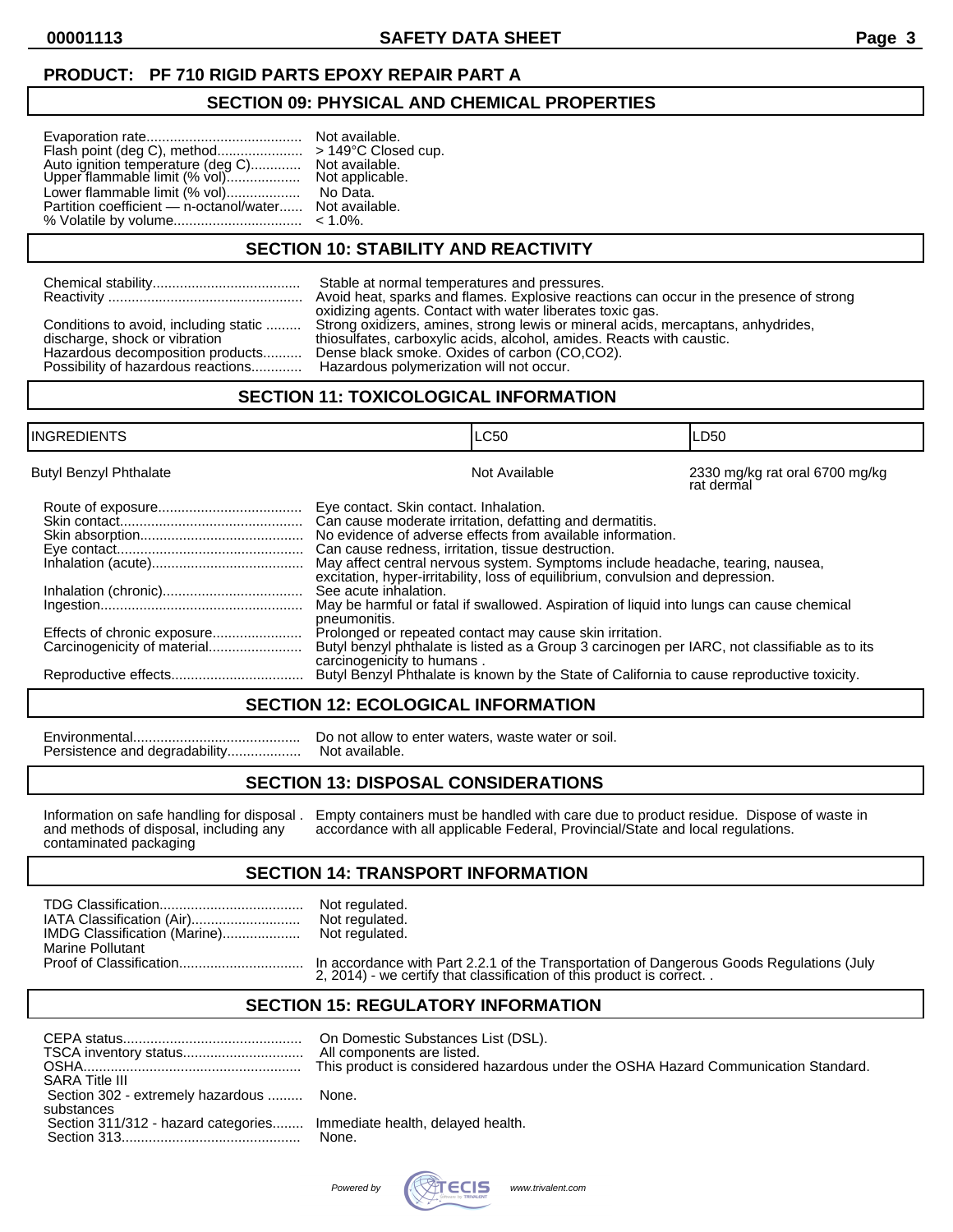data sheet

## **PRODUCT: PF 710 RIGID PARTS EPOXY REPAIR PART A**

## **SECTION 15: REGULATORY INFORMATION**

| EPA hazardous air pollutants (HAPS) | None.             |
|-------------------------------------|-------------------|
| 40CFR63                             |                   |
|                                     | *WARI<br>مام طهنط |

California Proposition 65........................... \*WARNING: This product contains a chemical known to the State of California to cause birth defects or other reproductive harm. (Butyl benzyl phthalate).

## **SECTION 16: OTHER INFORMATION**

|                                                       | Trivalent Data Systems Ltd. www.trivalent.com.<br>(800) 387-7981.<br>DISCLAIMER: All information appearing herein is based upon data obtained from<br>experience and recognized technical sources. To the best of our knowledge, it is believed<br>to be correct as of the date of issue but we make no representations as to its accuracy or<br>sufficiency and do not suggest or guarantee that any hazards listed herein are the only<br>ones which exist. The hazard information contained herein is offered solely for the<br>consideration of the user, subject to his own investigation and verification of compliance<br>with applicable regulations, including the safe use of the product under every foreseeable<br>condition. The information relates only to the product designated herein, and does not<br>relate to its use in combination with any other material or in any other process. |
|-------------------------------------------------------|------------------------------------------------------------------------------------------------------------------------------------------------------------------------------------------------------------------------------------------------------------------------------------------------------------------------------------------------------------------------------------------------------------------------------------------------------------------------------------------------------------------------------------------------------------------------------------------------------------------------------------------------------------------------------------------------------------------------------------------------------------------------------------------------------------------------------------------------------------------------------------------------------------|
| Date of the latest revision of the safety  2017-08-04 | 2021-11-09.                                                                                                                                                                                                                                                                                                                                                                                                                                                                                                                                                                                                                                                                                                                                                                                                                                                                                                |

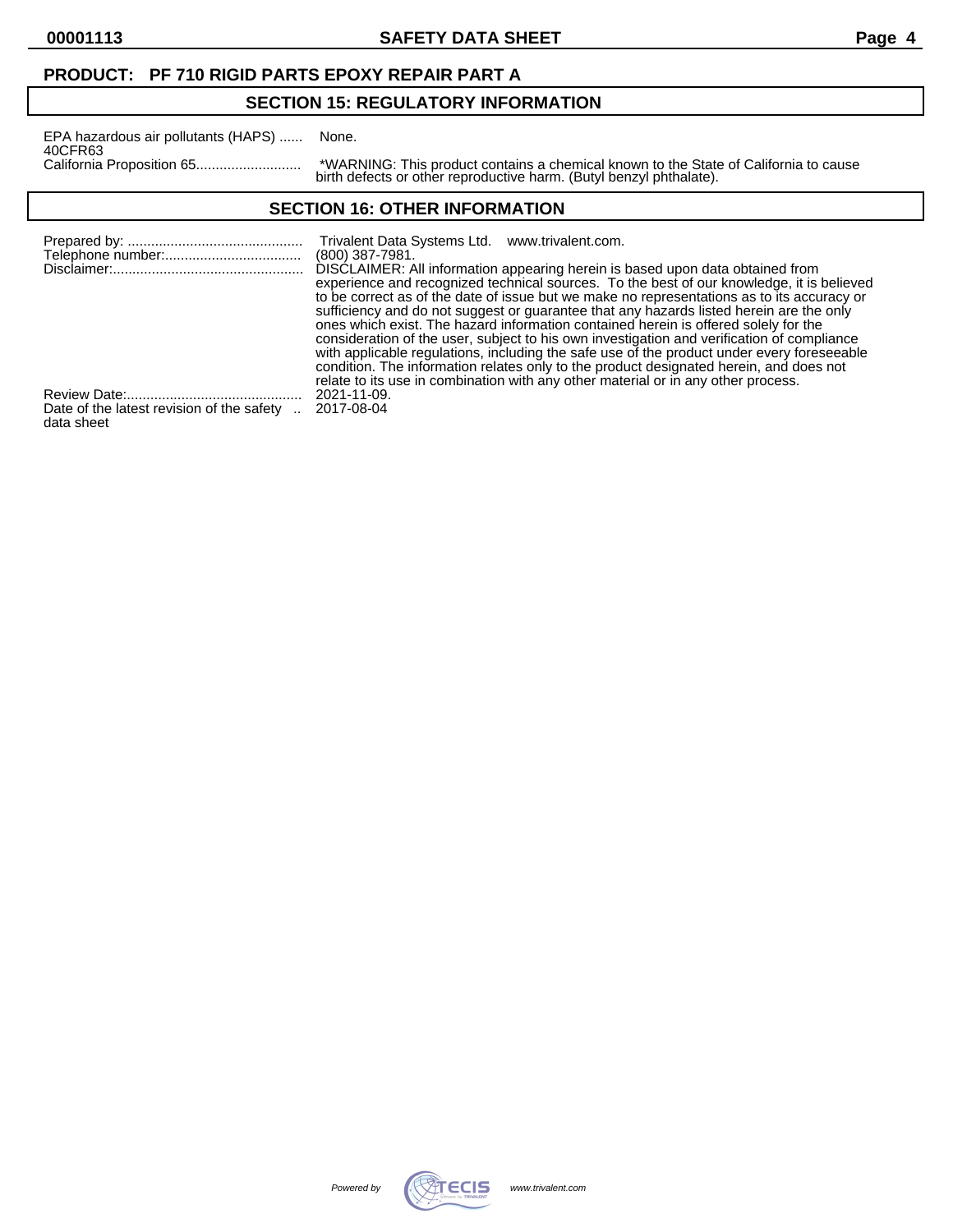**PIR** 

## **00001116 SAFETY DATA SHEET Page 1**

Pro Form Products Ltd. 604 McGeachie Drive Milton, Ontario, L9T 3Y5 Canada 905-878-4990

## **PRODUCT: PF 710 RIGID PARTS EPOXY REPAIR PART B**

**FORM.** 

#### **SECTION 01: IDENTIFICATION**

|                                                          | 604 McGeachie Drive<br>Milton, Ontario L9T3Y5<br>Tel (905) 878-4990 Fax (905) 878-1189                                        |
|----------------------------------------------------------|-------------------------------------------------------------------------------------------------------------------------------|
|                                                          |                                                                                                                               |
| Recommended use and restrictions on  Automotive. Paints. |                                                                                                                               |
| use                                                      |                                                                                                                               |
|                                                          |                                                                                                                               |
|                                                          |                                                                                                                               |
|                                                          |                                                                                                                               |
|                                                          | IN THE UNITED STATES CALL CHEMTREC 1-800-424-9300.<br>** For medical emergencies contact your local poison control centre **. |

#### **SECTION 02: HAZARD IDENTIFICATION**



| Irritant 2.                                                                                                                                                                                                                                                                                                                                                                                                                                                                                                                                                                                                                                              |
|----------------------------------------------------------------------------------------------------------------------------------------------------------------------------------------------------------------------------------------------------------------------------------------------------------------------------------------------------------------------------------------------------------------------------------------------------------------------------------------------------------------------------------------------------------------------------------------------------------------------------------------------------------|
| H290 May be corrosive to metals. H316 Causes mild skin irritation. H317 May cause an<br>allergic skin reaction. H320 Causes eye irritation.                                                                                                                                                                                                                                                                                                                                                                                                                                                                                                              |
| P234 Keep only in original packaging. P264 Wash thoroughly after handling. P261 Avoid<br>breathing mists, vapours and sprays. P272 Contaminated work clothing should not be<br>allowed out of the workplace. P280 Wear protective gloves and eve protection.                                                                                                                                                                                                                                                                                                                                                                                             |
| P390 Absorb spillage to prevent material-damage. P332 + P313 - If skin irritation occurs<br>get medical attention or advice. P302 + P352 - If on skin: wash with plenty of water. P333 +<br>P313 If skin irritation or rash occurs, get medical advice/attention. P362 + P364 - Take off<br>contaminated clothing and wash before reuse. P305 + P351 + P338 If in eyes rinse<br>cautiously with water for several minutes. Remove contact lenses, if present and easy to<br>do. Continue rinsing until medical help arrives. P337 + P313 - If eye irritation persists get<br>medical attention. P321 - For specific treatment see section 4 on this SDS. |
| P406 Store in a corrosion resistant container with a resistant inner liner.<br>P501 Dispose all unused, waste or empty containers in accordance with local regulations.                                                                                                                                                                                                                                                                                                                                                                                                                                                                                  |

## **SECTION 03: COMPOSITION / INFORMATION ON INGREDIENTS** CHEMICAL NAME AND SYNONYMS CAS # CAS # WT. % 2,4,6-Tris(Dimethylaminomethyl) Phenol 90-72-2 10-30 Bis-((Dimethylamino)methyl) phenol 71074-89-0 71074-89-0

## **SECTION 04: FIRST-AID MEASURES**

| In case of contact, immediately flush eyes, keeping eyelids open, with plenty of water for at                                                                                                                                                                         |
|-----------------------------------------------------------------------------------------------------------------------------------------------------------------------------------------------------------------------------------------------------------------------|
| least 15 minutes. Obtain medical attention.<br>Remove all contaminated clothing and immediately wash the exposed areas with copious<br>amounts of water for a minimum of 30 minutes or up to 60 minutes for critical body areas. If                                   |
| irritation persists, seek medical attention.                                                                                                                                                                                                                          |
| If inhaled, remove to fresh air. If not breathing, give artificial respiration. If breathing is<br>difficult, give oxygen, obtain medical attention.                                                                                                                  |
| If ingestion is suspected, contact physician or poison control center immediately. If<br>spontaneous vomiting occurs have victim lean forward with head down to prevent<br>aspiration of fluid into the lungs. Never give anything by mouth to an unconscious person. |

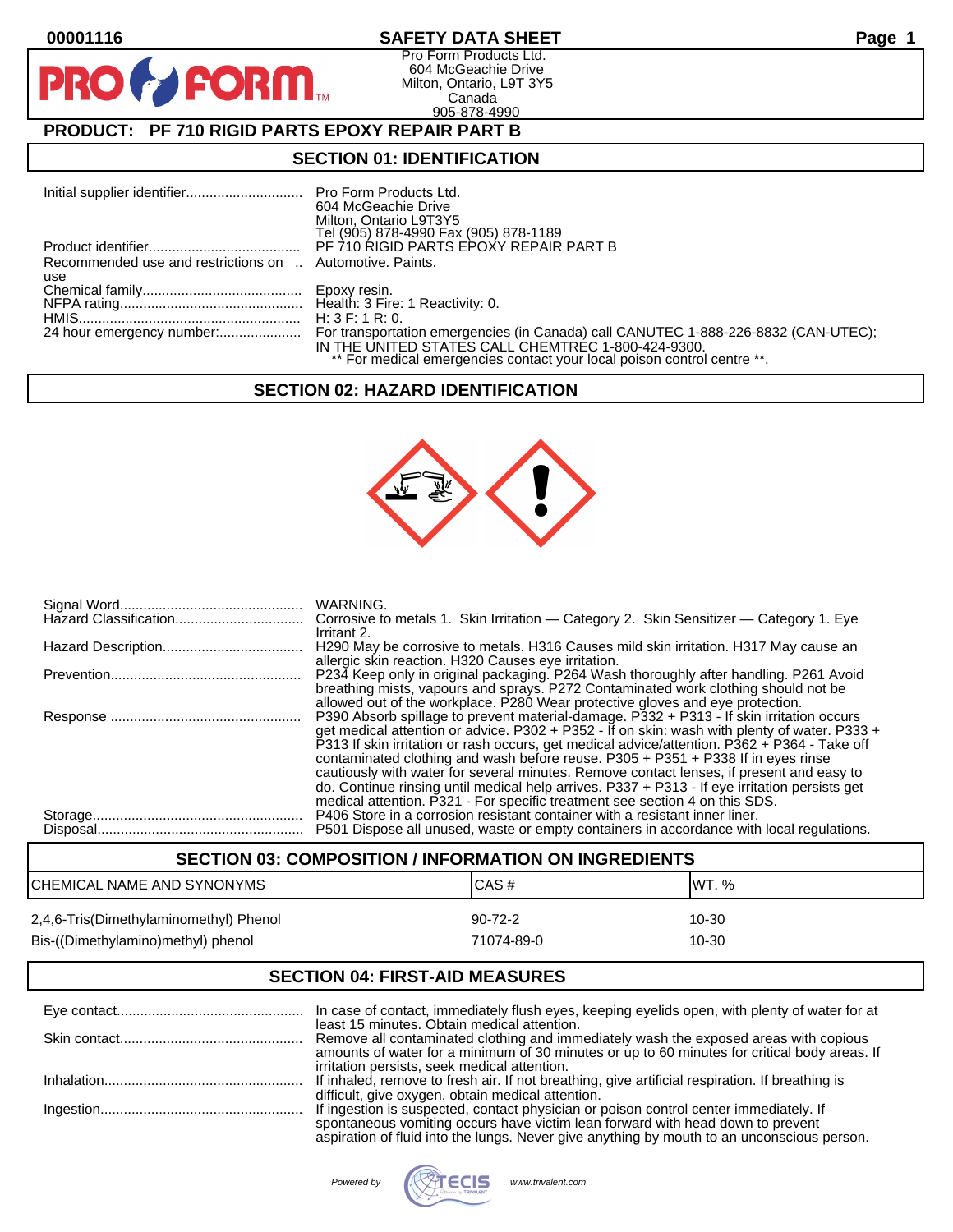#### **PRODUCT: PF 710 RIGID PARTS EPOXY REPAIR PART B**

#### **SECTION 04: FIRST-AID MEASURES**

Additional information................................ Treat victims symptomatically. In the event of an incident involving this product ensure that medical authorities are provided a copy of this safety data sheet.

## **SECTION 05: FIRE-FIGHTING MEASURES**

Suitable and unsuitable extinguishing ..... "Alcohol" foam, CO2, dry chemical. media

Specific hazards arising from the ............. Oxides of carbon (CO, CO2).

hazardous product, such as the nature of any hazardous combustion products<br>Special protective equipment and ............

Special protective equipment and ............ Firefighter should be equipped with self-contained breathing apparatus and full protective<br>precautions for fire-fighters clothing to protect against potentially toxic and irrit clothing to protect against potentially toxic and irritating fumes.

#### **SECTION 06: ACCIDENTAL RELEASE MEASURES**

 Leak/spill.................................................. Ventilate. Eliminate all sources of ignition. Contain the spill. Avoid all personal contact. Evacuate all non-essential personnel. Absorb with earth, sand, or another dry inert material. Shovel into suitable unsealed containers, transport to well-ventilated area (outside) and treat with neutralizing solution: mixture of water (80%) with non-ionic surfactant Tergitol TMN-10 (20%); or water (90%), concentrated ammonia (3-8%) and detergent (2%). Prevent runoff into drains, sewers, and other waterways. Spilled material and water rinses are classified as chemical waste, and must be disposed of in accordance with current local, provincial, state, and federal regulations.

#### **SECTION 07: HANDLING AND STORAGE**

|                                                                 | Keep away from heat, sparks, and open flame. Avoid all skin contact and ventilate<br>adequately, otherwise wear an appropriate breathing apparatus. Always adopt<br>precautionary measures against build-up of static which may arise from appliances.<br>handling and the containers in which product is packed. Ground handling equipment. Avoid<br>breathing vapours or mist. Handle and open container with care. Employees should wash<br>hands and face before eating or drinking. |
|-----------------------------------------------------------------|------------------------------------------------------------------------------------------------------------------------------------------------------------------------------------------------------------------------------------------------------------------------------------------------------------------------------------------------------------------------------------------------------------------------------------------------------------------------------------------|
| Conditions for safe storage, including any<br>incompatibilities | Keep away from heat, sparks, and open flames. Keep container closed when not in use.<br>Store away from oxidizing and reducing materials.                                                                                                                                                                                                                                                                                                                                                |
|                                                                 |                                                                                                                                                                                                                                                                                                                                                                                                                                                                                          |

## **SECTION 08: EXPOSURE CONTROLS / PERSONAL PROTECTION**

| IINGREDIENTS                                               | TWA | <b>ACGIH TLV</b><br><b>STEL</b>                                                                                                                                                                                                                                                                                                          | <b>OSHA PEL</b><br>IPEL | <b>STEL</b>     | <b>NIOSH</b><br>IREL |
|------------------------------------------------------------|-----|------------------------------------------------------------------------------------------------------------------------------------------------------------------------------------------------------------------------------------------------------------------------------------------------------------------------------------------|-------------------------|-----------------|----------------------|
| 2,4,6-Tris(Dimethylamino Not established<br>methyl) Phenol |     | Not established                                                                                                                                                                                                                                                                                                                          | Not established         | Not established | Not established      |
| Bis-((Dimethylamino)meth Not established<br>yl) phenol     |     | Not established                                                                                                                                                                                                                                                                                                                          | Not established         | Not established | Not established      |
|                                                            |     | Liquid chemical goggles.<br>Local exhaust ventilation is recommended. Wear an appropriate, properly fitted respirator<br>when contaminant levels exceed the recommended exposure limits.<br>Chemical resistant gloves. Butyl rubber. Nitrile rubber. Vitron.<br>Wear adequate protective clothes.<br>Safety boots per local regulations. |                         |                 |                      |
|                                                            |     | Emergency showers and eye wash stations should be available.<br>Local exhaust at points of emission. Local exhaust should be used to maintain levels below<br>the exposure limits.                                                                                                                                                       |                         |                 |                      |

## **SECTION 09: PHYSICAL AND CHEMICAL PROPERTIES**

| Appearance/Physical state                      | Paste.<br>Light grey. |
|------------------------------------------------|-----------------------|
|                                                | Sweet odour.          |
|                                                | Not available.        |
| Vapour pressure (mm Hg)                        | $0.13$ kpa.           |
| Vapour density (air=1)                         | 7.59.                 |
|                                                | Slightly acidic.      |
| Relative Density (Specific Gravity)            | 1.10.                 |
| Melting / Freezing point (deg C)               | Not available.        |
|                                                | Insoluble.            |
| Initial boiling point / boiling range (deg C). | $110^{\circ}$ C.      |
|                                                | Not available.        |

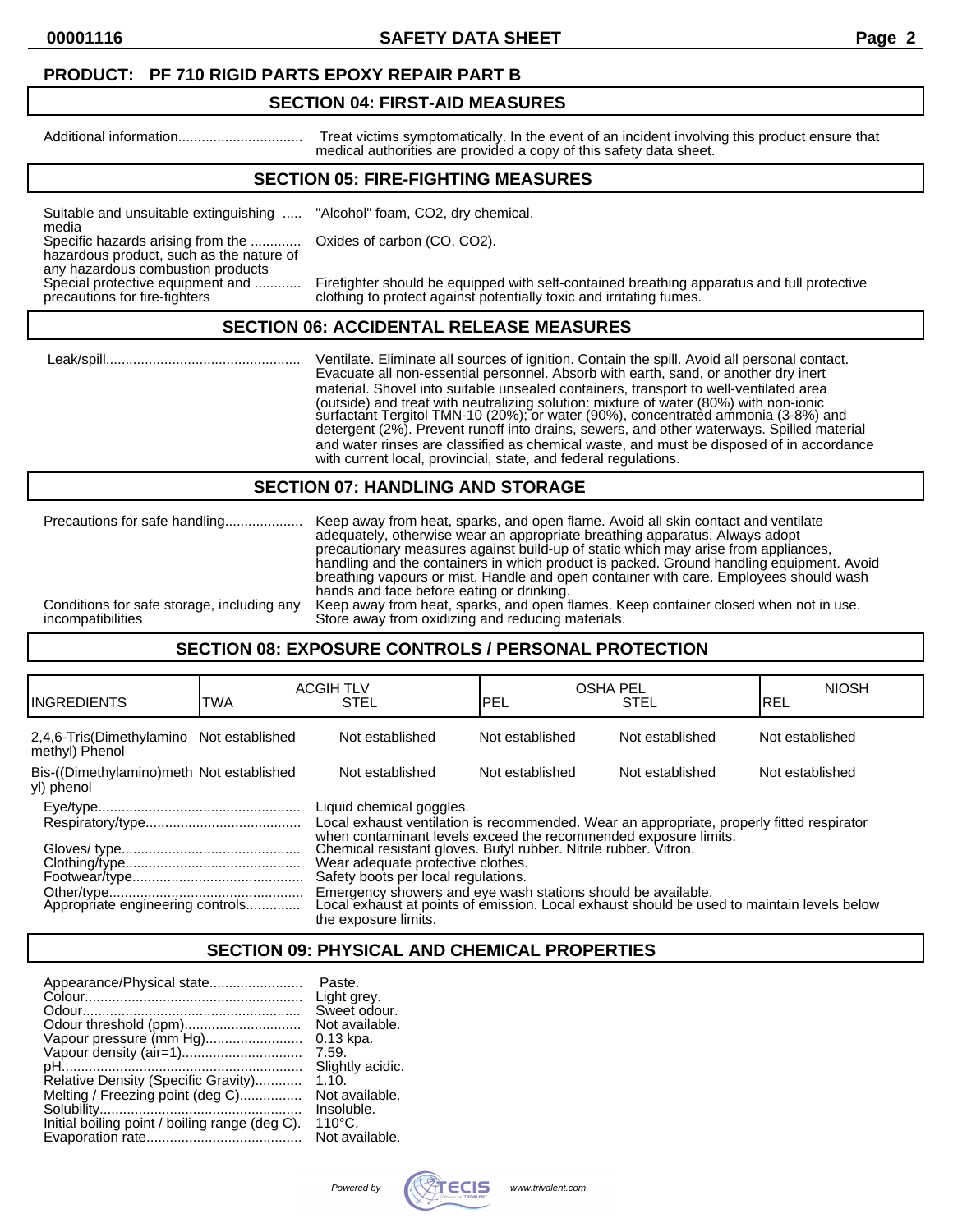## **PRODUCT: PF 710 RIGID PARTS EPOXY REPAIR PART B**

#### **SECTION 09: PHYSICAL AND CHEMICAL PROPERTIES**

| Auto ignition temperature (deg C) Not available.<br>Upper flammable limit (% vol)     7.0.<br>Lower flammable limit (% vol)    1.0. |  |
|-------------------------------------------------------------------------------------------------------------------------------------|--|
| Partition coefficient — n-octanol/water Not available.                                                                              |  |

## **SECTION 10: STABILITY AND REACTIVITY**

|                                                                                                    | Stable at normal temperatures and pressures.                                           |
|----------------------------------------------------------------------------------------------------|----------------------------------------------------------------------------------------|
|                                                                                                    | Avoid heat, sparks and flames. Explosive reactions can occur in the presence of strong |
| Conditions to avoid, including static  Strong oxidizing material.<br>discharge, shock or vibration | oxidizing agents. Contact with water liberates toxic gas.                              |
| Hazardous decomposition products                                                                   | By fire:. Dense black smoke. Oxides of carbon (CO,CO2).                                |
| Possibility of hazardous reactions                                                                 | Hazardous polymerization will not occur.                                               |

## **SECTION 11: TOXICOLOGICAL INFORMATION**

| <b>INGREDIENTS</b>                                                | <b>LC50</b>                                                                                                                                                            |                                                                                          | LD50                                            |
|-------------------------------------------------------------------|------------------------------------------------------------------------------------------------------------------------------------------------------------------------|------------------------------------------------------------------------------------------|-------------------------------------------------|
| 2,4,6-Tris(Dimethylaminomethyl) Phenol                            |                                                                                                                                                                        | >0.5 mg/L 1Hr Inhalation, Rat                                                            | 1200 mg/kg oral rat 1280 mg/kg<br>dermal rabbit |
| Bis-((Dimethylamino)methyl) phenol                                |                                                                                                                                                                        | Not Available                                                                            | Not Available                                   |
|                                                                   | Eye contact. Skin contact. Inhalation.<br>Corrosive.<br>May be harmful if absorbed through the skin.<br>Corrosive.<br>Irritating to respiratory tract.<br>pneumonitis. | May be harmful or fatal if swallowed. Aspiration of liquid into lungs can cause chemical |                                                 |
| Effects of chronic exposure<br>Sensitizing capability of material | Possible damage to liver and kidneys.<br>May cause sensitization by skin contact.<br>None known.<br>No data.                                                           |                                                                                          |                                                 |

## **SECTION 12: ECOLOGICAL INFORMATION**

Persistence and degradability...................

Environmental........................................... Do not allow to enter waters, waste water or soil.

## **SECTION 13: DISPOSAL CONSIDERATIONS**

contaminated packaging

Information on safe handling for disposal . Empty containers must be handled with care due to product residue. Dispose of waste in and methods of disposal, including any accordance with all applicable Federal, Provincial/S and methods of disposal, including and methods of disposal, including accordance with all applicable Federal, Provincial/State and local regulations.

## **SECTION 14: TRANSPORT INFORMATION**

|                              | UN2735 - AMINES, LIQUID, CORROSIVE, N.O.S. (Tris-2,4,6-(Dimethylaminomethyl)<br>Phenol) - Class 8 - Packing Group III - This product meets the Limited Quantity exemption<br>when packaged in containers less than 5 liters. This product meets the Limited Quantity<br>exemption when packaged in containers less than 5 liters. |
|------------------------------|-----------------------------------------------------------------------------------------------------------------------------------------------------------------------------------------------------------------------------------------------------------------------------------------------------------------------------------|
|                              | UN2735 - AMINES, LIQUID, CORROSIVE, N.O.S. (Tris-2,4,6-(Dimethylaminomethyl)<br>Phenol) - Class 8 - Packing Group III.                                                                                                                                                                                                            |
| IMDG Classification (Marine) | UN2735 - AMINES, LIQUID, CORROSIVE, N.O.S. (Tris-2,4,6-(Dimethylaminomethyl)                                                                                                                                                                                                                                                      |
|                              | No.<br>In accordance with Part 2.2.1 of the Transportation of Dangerous Goods Regulations (July                                                                                                                                                                                                                                   |
|                              | Phenol) - Class 8 - Packing Group III - EmS: F-E S-E.<br>2, 2014) - we certify that classification of this product is correct                                                                                                                                                                                                     |

## **SECTION 15: REGULATORY INFORMATION**

| CEPA status           | On Domestic Substances List (DSL).                                                 |
|-----------------------|------------------------------------------------------------------------------------|
| TSCA inventory status | All components are listed.                                                         |
| <b>OSHA</b>           | This product is considered hazardous under the OSHA Hazard Communication Standard. |
| SARA Title III        |                                                                                    |